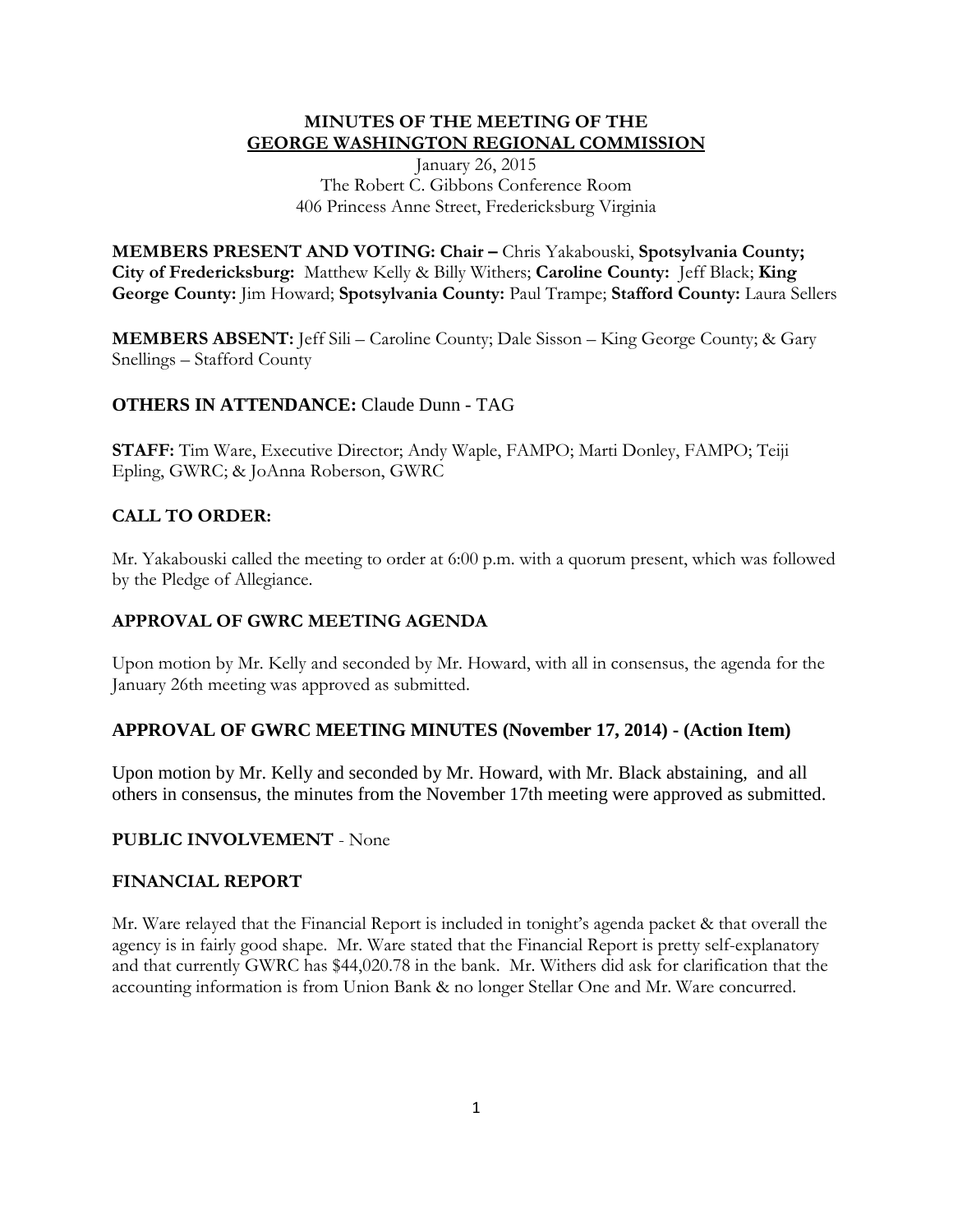On the balance sheet, Mr. Ware advised that under the project listing category that there are 10 items that reflect a negative amount. Mr. Ware relayed that all of these are projects that are on-going & whereby GWRC is awaiting payment and reimbursement from outside agencies. Mr. Ware stated that the last page of the Financial Report shows a complete agency-wide line item revenue and expenditure re-cap.

## **EXECUTIVE DIRECTOR'S REPORT**

Mr. Ware advised that a few bills are being considered from the General Assembly that relate to PDC's. One is Senate Bill 1392 which concerns the composition of membership boards for PDC's. Mr. Ware stated that GWRC has 10 elected officials and Senate Bill 1392 defines what a "regionally significant partner" might be for allowable membership. Mr. Ware stated that a lot of PDC's are under the Economic Development Administration so are therefore required to have both public & private members on their board. Mr. Ware stated that this bill is now under review and no decision to date has been made.

Secondly in regard to allocated State funding, Fredericksburg and most other PDC's have in the past each received \$75,000. Mr. Ware advised that Richmond, Hampton Roads & Northern Virginia typically receive a higher amount. Mr. Ware stated that this year Northern Virginia is asking for an additional \$300 thousand dollars. Mr. Ware relayed that again this is still under review and to date no decision has been made on how much funding will be allocated to the four regions.

Lastly, Mr. Ware advised that a bill has been introduced to purchase the Dahlgren Heritage Trail through DCR. Mr. Ware gave Mr. Howard the letter detailing this intended purchase. Mr. Ware also stated that GWRC has worked with Caroline County to obtain DCR grants to assist the town of Port Royal for a \$40,000 grant for the completion of a new pier.

Mr. Kelly stated that in regard to available funding, that this region never seems to submit grant applications for eligible projects within the region. Mr. Ware stated that the DCR Storm water group is kept apprised of regional needs and that the total amount of state-wide funding that is available is \$140,000.

Mr. Ware stated that he met with DCR last month regarding the Virginia Outdoor Drive and Planning District 16's executive summary, plan descriptions, & handouts were presented at the December meeting.

#### **OLD BUSINESS:**

Mr. Kelly advised that GWRC has spent a lot of time in potentially developing a regional emergency management process and he would like an update on how this progressed. Mr. Ware relayed that the goals and committee make-up are in place and that he will forward to the committee all the paperwork for their review.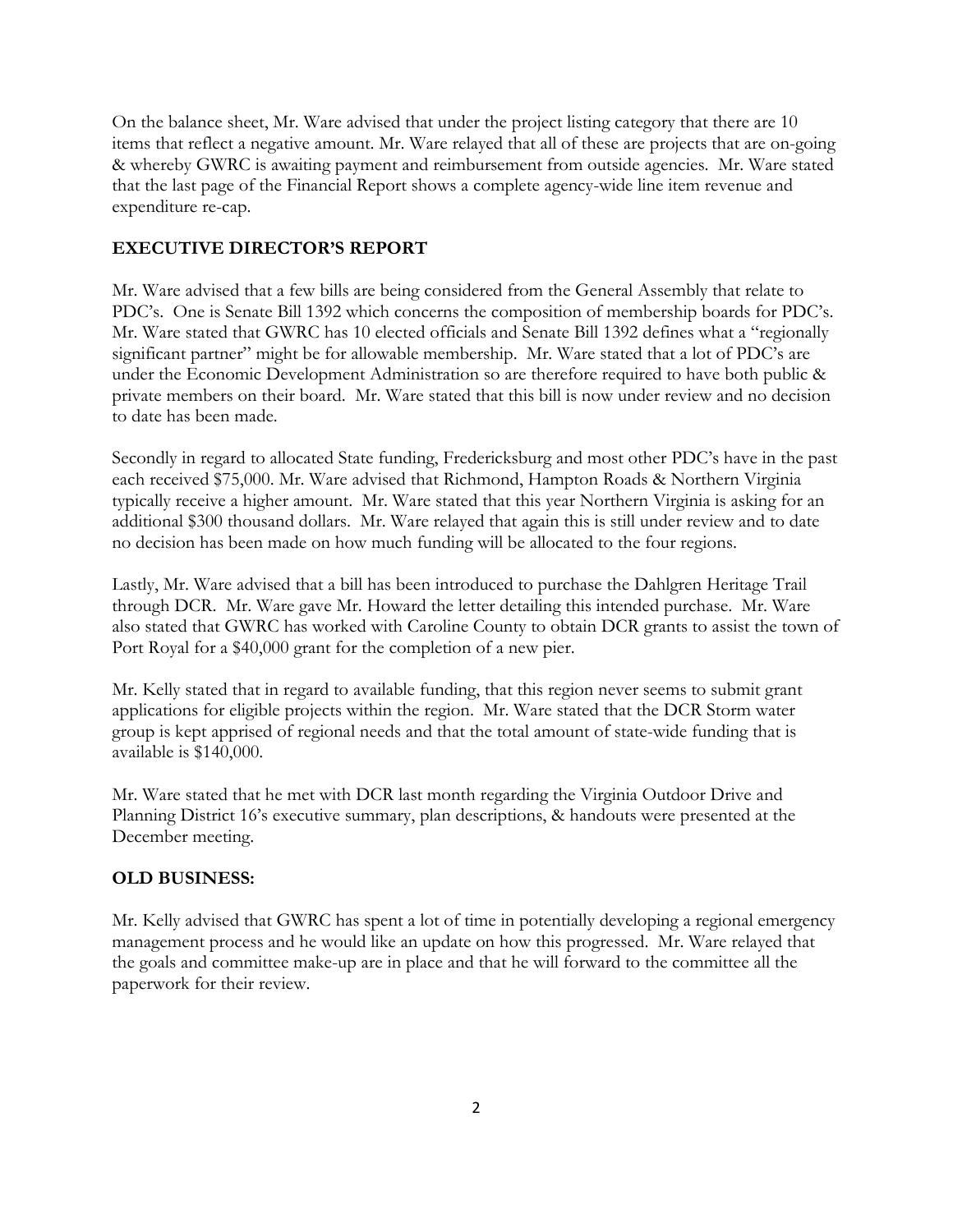#### **NEW BUSINESS:**

#### **a.) Continuum of Care (CoC)** – Mr. Teiji Epling

Mr. Ware introduced Mr. Epling to the Commission members and advised that Mr. Epling is a GWRC staff member who is responsible for the Continuum of Care program and is the HMIS Coordinator.

Mr. Epling advised that this coming Wednesday the CoC is conducting one of its largest projects which is the Point In Time count. Mr. Epling stated that the Point In Time count is done annually across the State of Virginia. The count is taken to survey the homeless individuals to obtain true data on the actual number of homeless people who reside in an area.

Mr. Epling stated that in 2014, within PD16, there were 201 true homeless people who currently were living in a place that was not considered appropriate for habitation. Mr. Epling advised that there are also less restrictive definitions for homelessness and this classification revealed that there were 972 homeless people within PD16.

Mr. Epling relayed that the Point In Time counts are completed one day each year for a full twentyfour hour time period. Mr. Epling stated that it is the goal for PD16 that this year's data will reflect a decrease in the region's homeless population. Mr. Epling stated that even though the State is not there yet; however, it is a goal to perform the Point In Time counts twice a year – once in the winter & once in the summer.

Mr. Kelly asked if the survey report that is given to each person is still the same 4-page form that has been used consistently in the past. Mr. Epling relayed that even though the form has been updated by him this year & even a few more questions were in fact included but unfortunately the form is still a 4-page document.

Mr. Withers asked if the draft numbers of the data collected would be available for review by the Commission at the upcoming February meeting. Mr. Kelly stated that he thought that both HUD and Department of Education were working together to develop one combined definition of what homelessness entails. Mr. Epling stated that as of now, two different definitions are in place. Mr. Kelly stated that he has volunteered for the last several years to assist with collecting the counts and asked Mr. Epling if he could receive one of the CoC surveys after the meeting so that he could familiarize himself with the questions to be asked. Mr. Epling relayed that a survey would be provided and that as soon as a report was available that the data would be provided to the Commission members.

Mr. Epling relayed that GWRC is partnering with Virginia Coalition to End Homelessness (VCEH) in regard to getting a paid volunteer for the AmeriCorps Vista Program. Mr. Epling stated that the employee will be starting at GWRC in March and will work for a year's term of service. Mr. Epling stated that the Virginia Housing Development Authority (VHDA) is providing a \$10,000 grant to cover the required match.